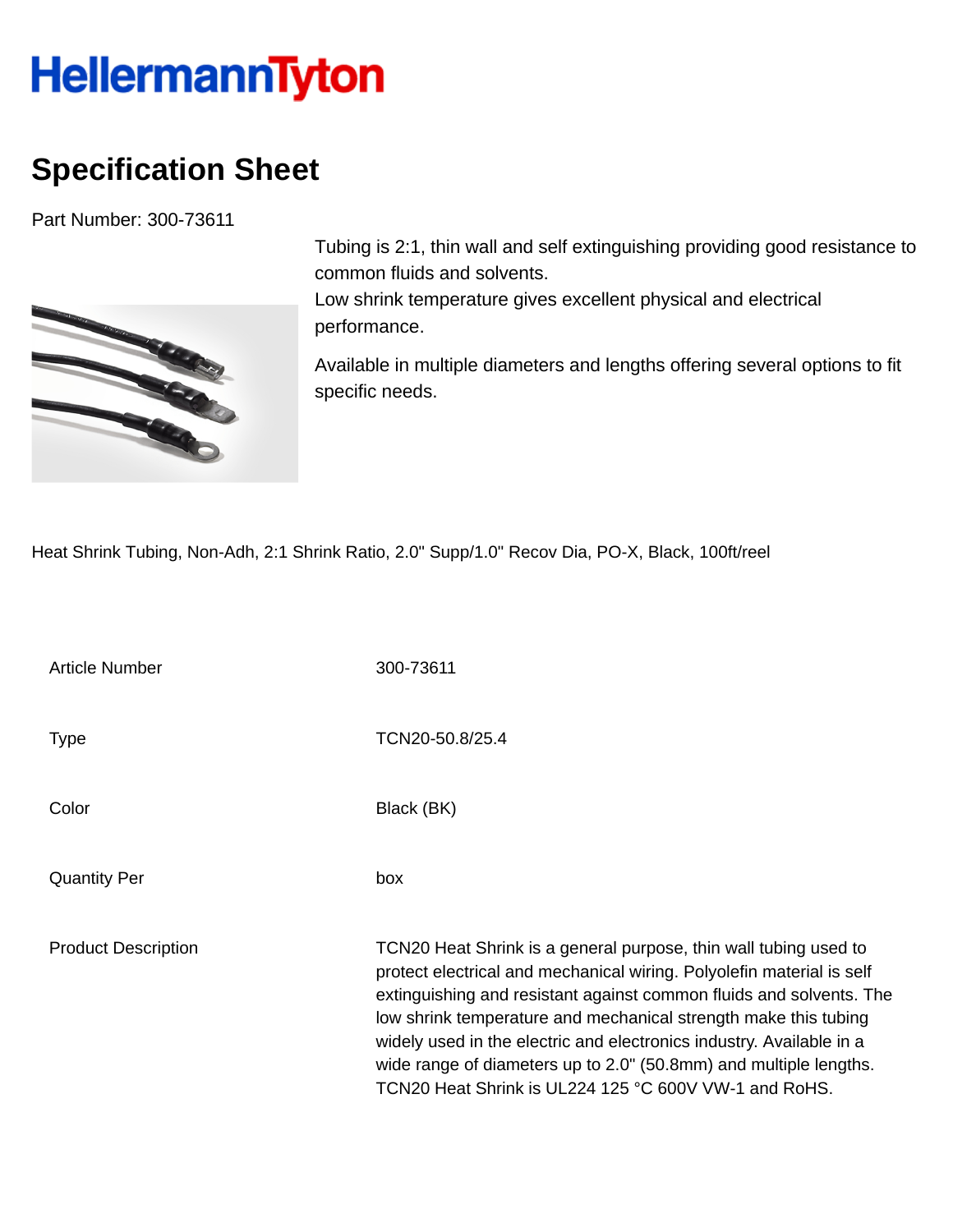| <b>Short Description</b>     | Heat Shrink Tubing, Non-Adh, 2:1 Shrink Ratio, 2.0" Supp/1.0" Recov<br>Dia, PO-X, Black, 100ft/reel |
|------------------------------|-----------------------------------------------------------------------------------------------------|
| <b>Global Part Name</b>      | TCN20-50.8/25.4-PO-X-BK                                                                             |
| Length L (Imperial)          | 100.0                                                                                               |
| Length L (Metric)            | 30.5                                                                                                |
| Variant                      | Thin-Wall                                                                                           |
| Nominal Diameter (Imperial)  | $\overline{2}$                                                                                      |
| Nominal Diameter (Metric)    | 50.8                                                                                                |
| Wall Thickness WT (Imperial) | 0.045                                                                                               |
| Wall Thickness WT (Metric)   | 1.15                                                                                                |
|                              |                                                                                                     |
| Material                     | Polyolefin, cross-linked (PO-X)                                                                     |
| <b>Material Shortcut</b>     | PO-X                                                                                                |
| Flammability                 | Self-extinguishing UL 224 VW-1                                                                      |
| Halogen Free                 | <b>No</b>                                                                                           |
| <b>Operating Temperature</b> | -67°F to +257°F (-55°C to +125°C)                                                                   |